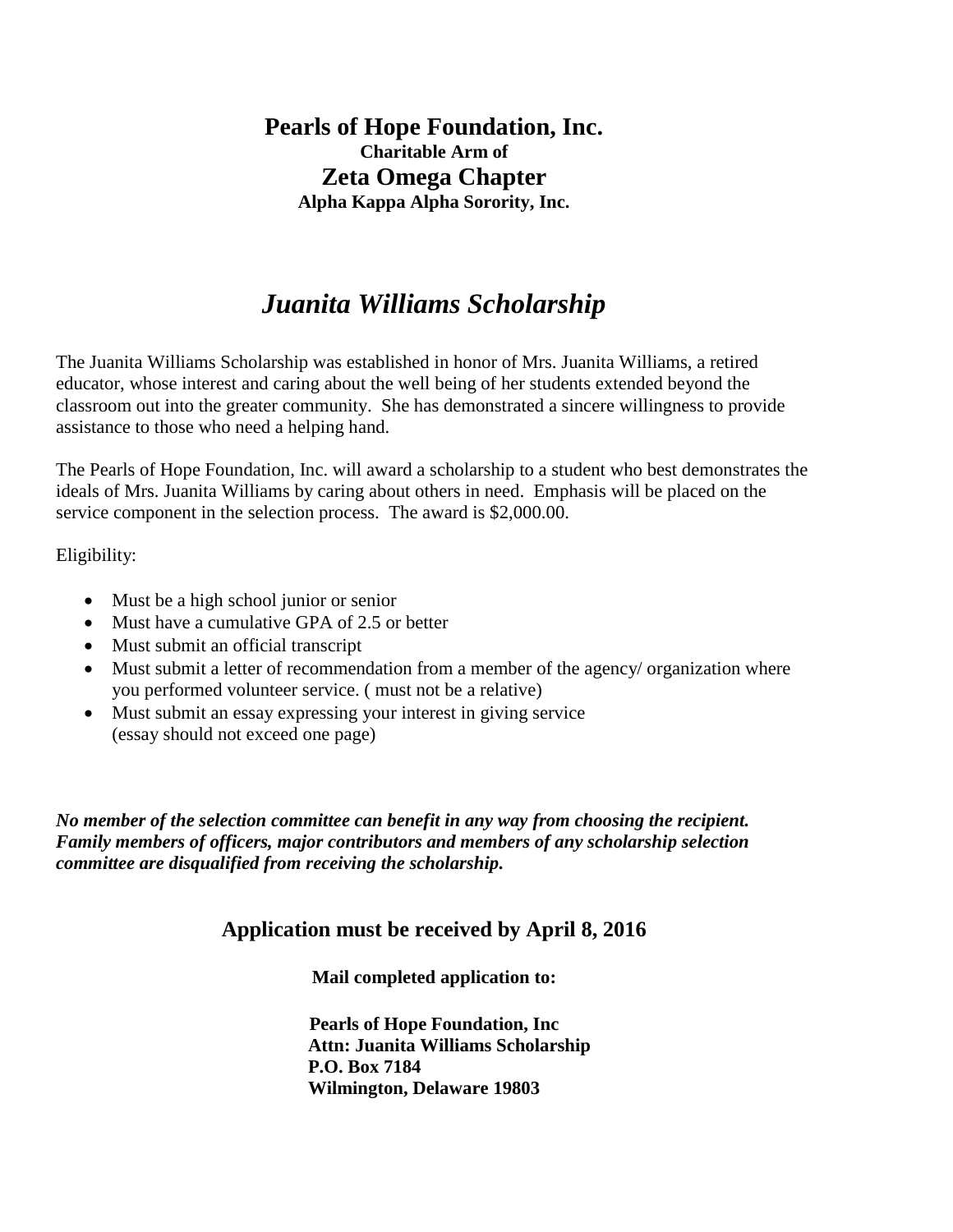| Name                                    |                               |               |              |          |
|-----------------------------------------|-------------------------------|---------------|--------------|----------|
| Last                                    | <b>Middle</b>                 |               | First        |          |
|                                         |                               |               |              |          |
| <b>Street</b>                           |                               | <b>City</b>   | <b>State</b> | zip code |
|                                         |                               |               |              |          |
|                                         |                               |               |              |          |
|                                         |                               |               |              |          |
|                                         | Last                          | <b>Middle</b> | First        |          |
| <b>Street</b>                           |                               | <b>City</b>   | <b>State</b> | Zip Code |
|                                         |                               |               |              |          |
|                                         | Last                          | <b>Middle</b> | Firs         |          |
|                                         |                               |               |              |          |
| <b>Family Members</b>                   | <b>Number</b><br><b>Grade</b> |               |              |          |
| <b>Brother</b>                          |                               |               |              |          |
| <b>Sisters</b>                          |                               |               |              |          |
| <b>Other</b><br>(Do not count yourself) |                               |               |              |          |

#### **Juanita Williams Scholarship Application (Please Print or Type)**